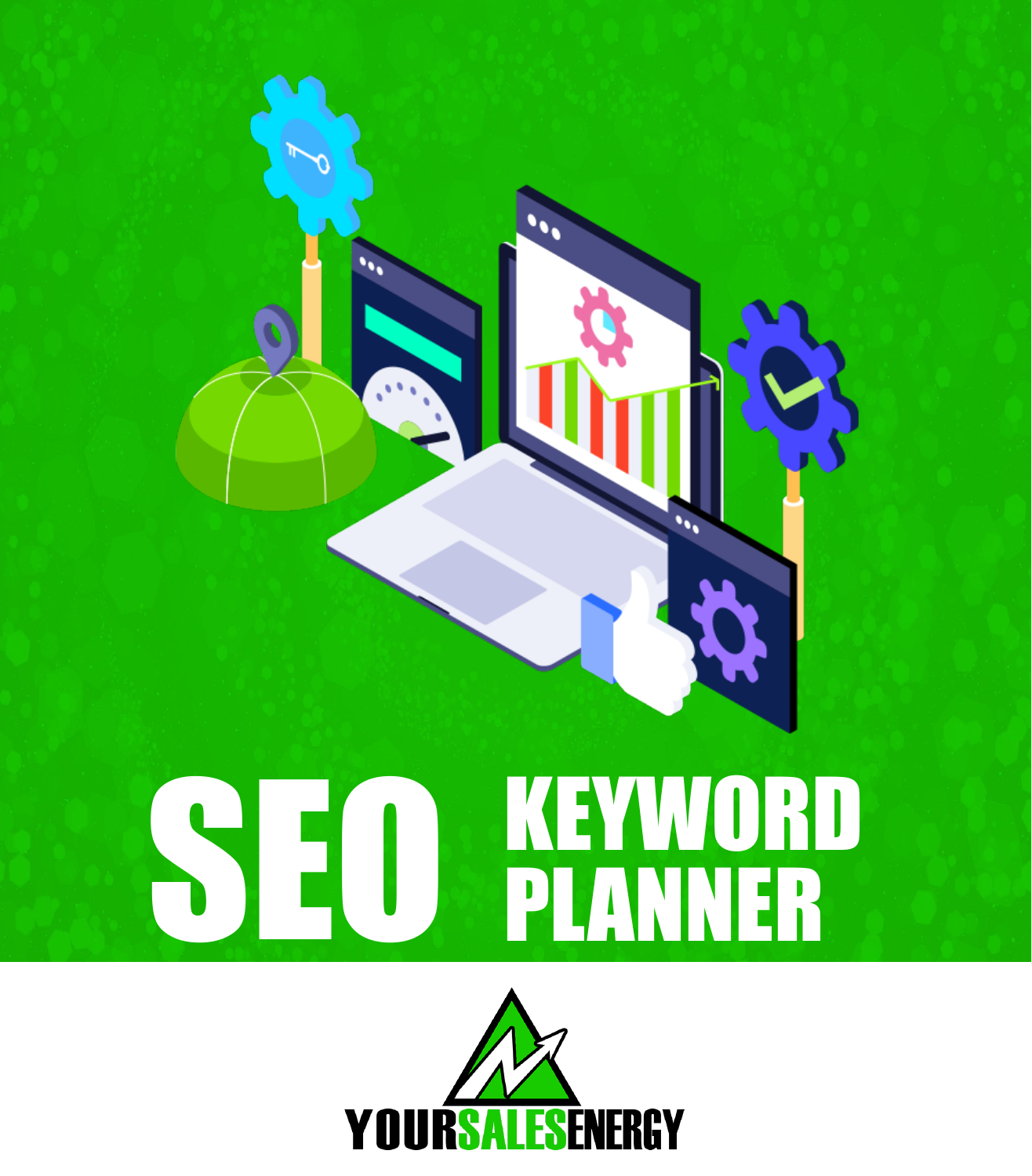

#### **ABOUT YOUR SALES ENERGY**

**YSE provides marketing consulting and services to the IT Channel.**

**We use proven methods and innovative approaches to help MSPs, VARs, and Channel Vendors break free of their marketing frustrations and achieve new levels of growth.**

**Copyright © 2019**

**Your Sales Energy LLC. All Rights Reserved. May be shared with copyright and credit left intact.**

**YourSalesEnergy.com**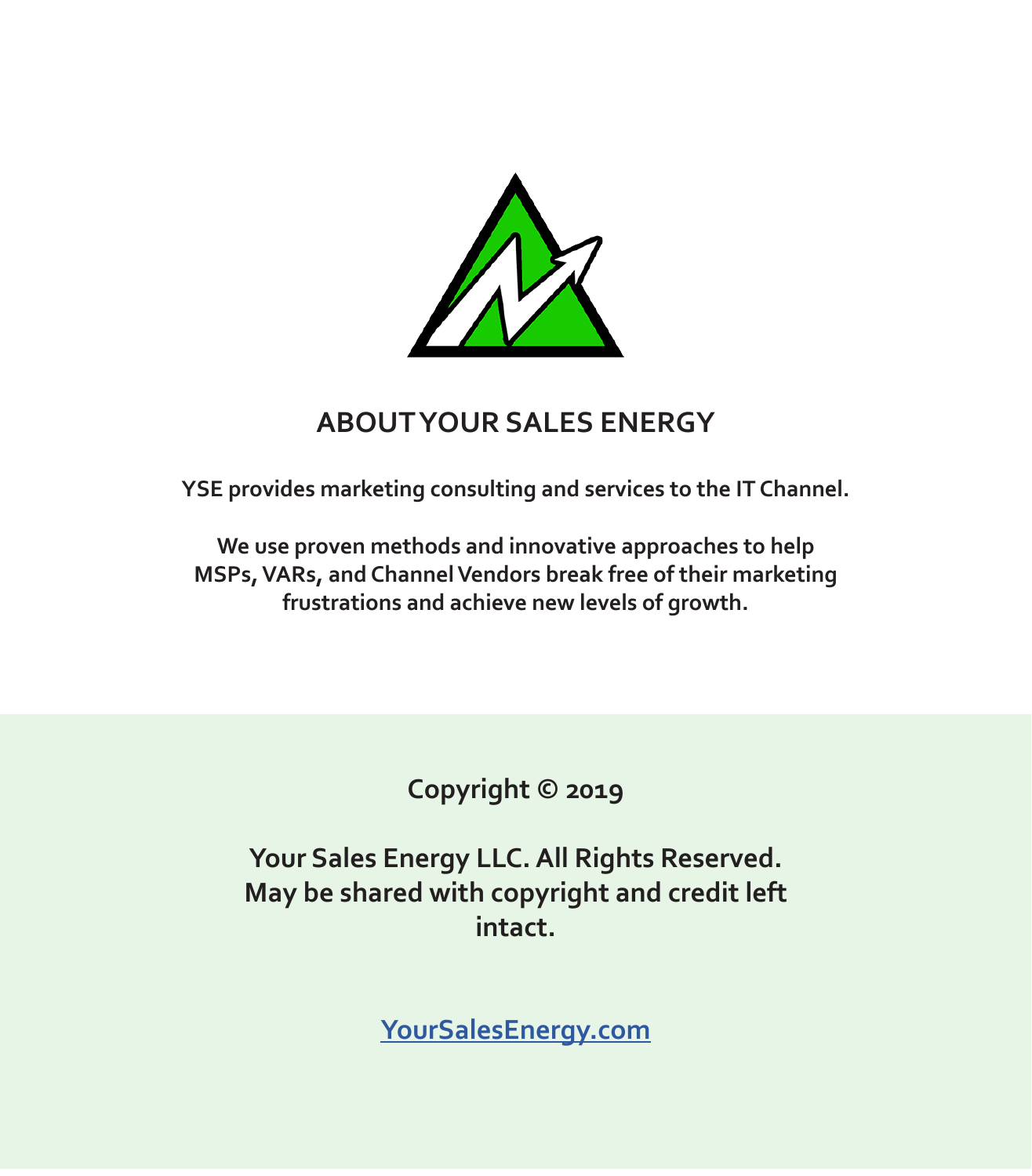## **It's Time to Supercharge Your Search Marketing!**

Search Engine Optimization is just one part of a much larger marketing machine, but when used correctly, SEO can drive relevant traffic into your properties and boost your lead generation.

This keyword planner will help you tailor your SEO strategy to your business, your targeted audiences, and your lead generation funnels -- This is how you get **real** results!

It begins by identifying a target audience -- the "searcher" who you're trying to bring to your website -- and then imagining the search query that they might type into Google.

This planner then asks you to determine how their search query would change as they progress through their buyer's journey.

By thinking about the search queries in their different stages, you will be able to choose your SEO keywords throughout the sales cycle so that you can target the right assets/content to the searcher's needs at that point in time.

This will also reveal to you the keywords you should be targeting throughout the Search Demand Curve (Fat Head, Chunky Middle, and Long-Tail searches).

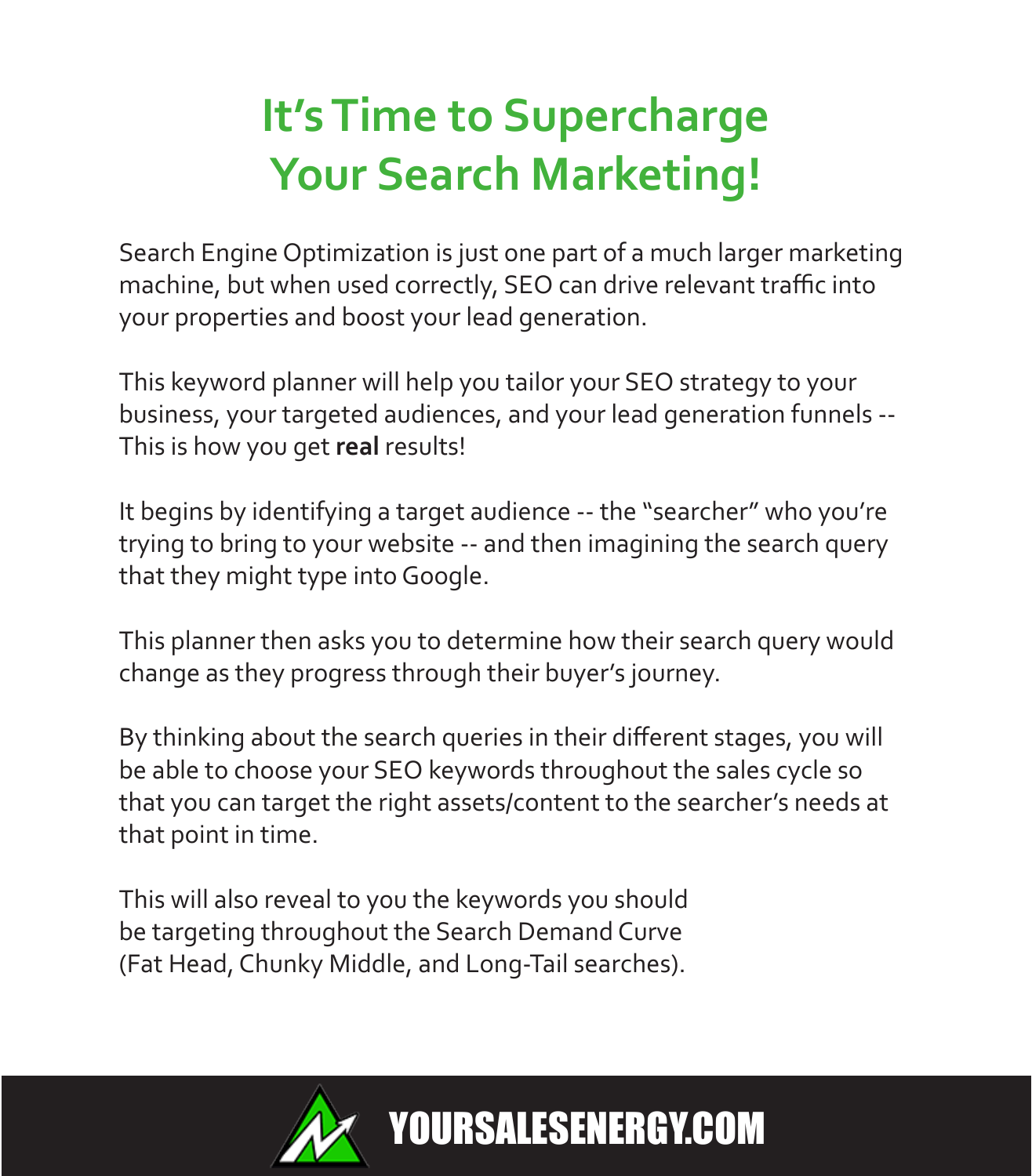

Remember that as a searcher becomes closer to making a buying decision, their searches become more precise and clearly defined.

Someone who is just becoming aware of their need for an IT product or support may type in "IT company near me". Their search will pick up more keywords as they move through the sales cycle and learn more about what they want.

Once the searcher is closer to buying, their search terms will start to include more words that apply to **their unique situation.**

#### **The last search they make may be "IT company who helps with complete digital transformation" or "best managed IT provider for a law office".**

This is where you want to be sure to capture this searcher and satisfy that specific query. (It's the Google equivalent of riding in on a white horse!)

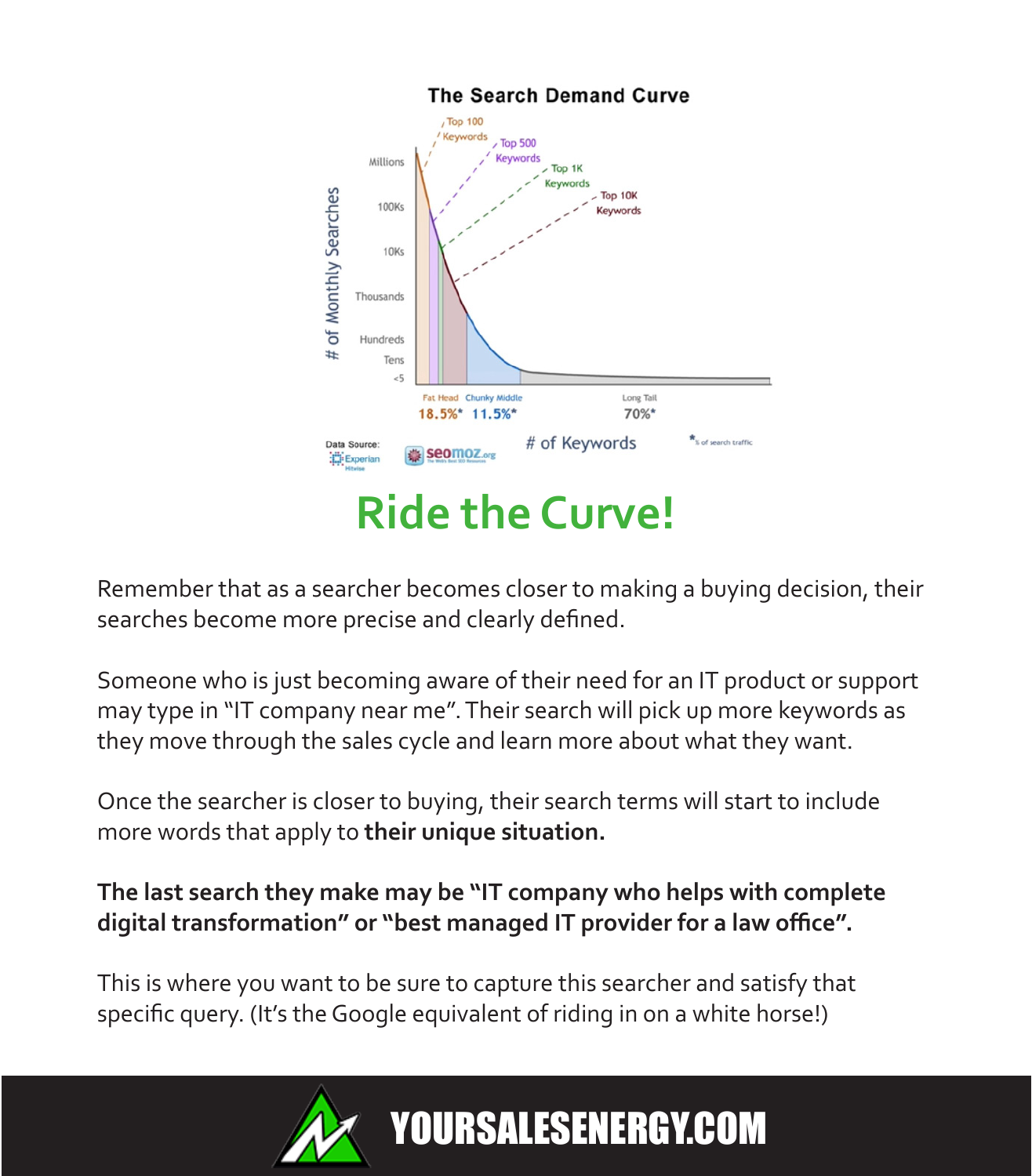# KEYWORD PLANNER



**Profile Name:** LINDA LEGAL

**Audience/Segment:** Law Office / Cybersecurity

**Intent (What are they looking for?):** PROTECTION FROM HACKERS

**Context (Why do they want it?):** AFRAID OF DOWNTIME, WANT TO PROTECT CLIENT DATA

AWARENESS **STAGE** 

"I want to protect my business from ransomware because I don't want my client data being hacked."

"WHo provides cybersecurity near me?

**CONSIDERATION STAGE** 

"I need a SOC because I want 24/7 network monitoring."

"what's the best cybersecurity solution when you don't have an it department?"

**DECISION STAGE** 

"WHERE CAN I FIND REVIEWS OF <MSP NAME>?"

"BEST PLACE TO BUY CYBERSECURITY SOFTWARE."



YOURSALESENERGY.COM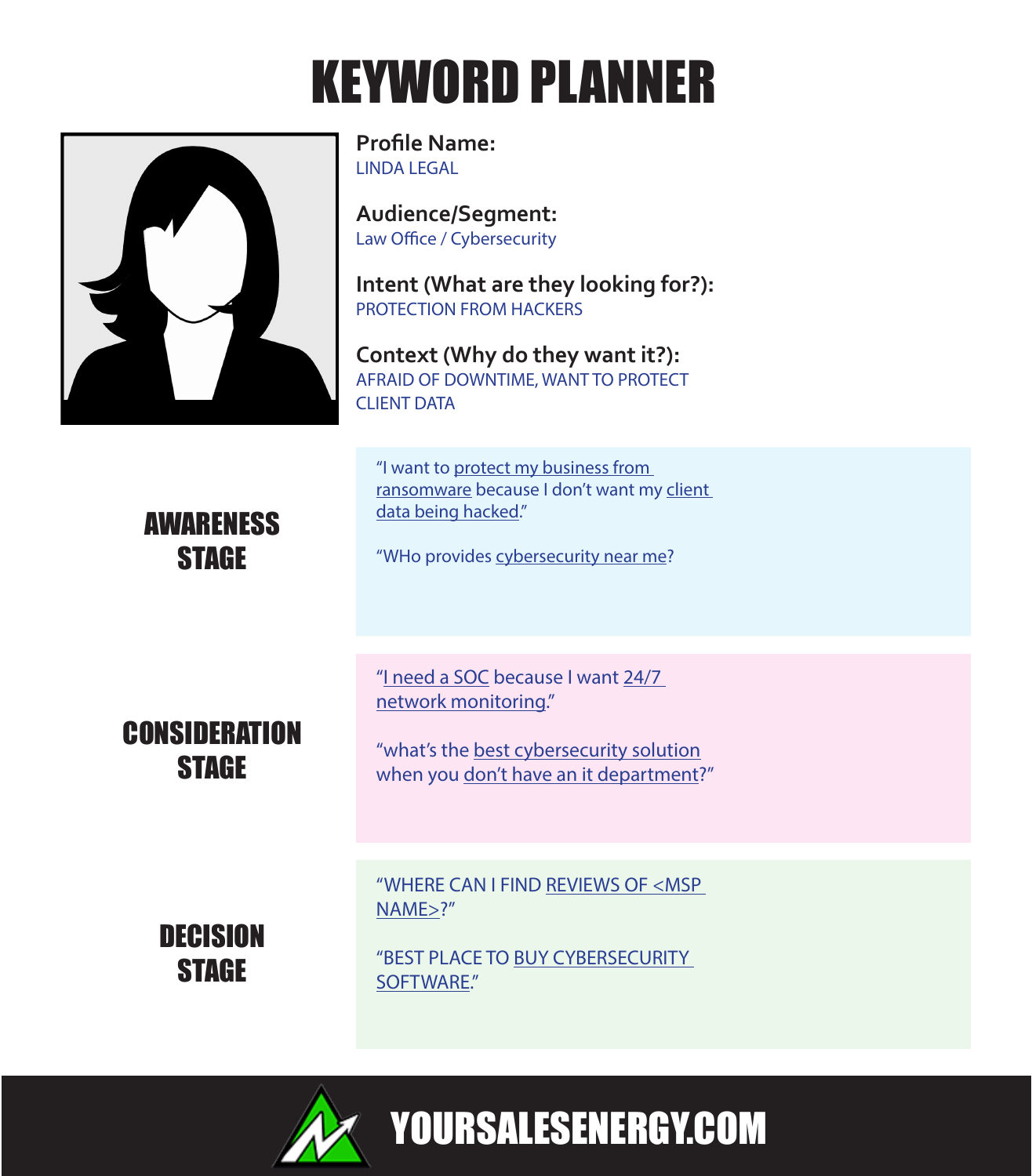# KEYWORD PLANNER



**Profile Name:**

**Audience/Segment:**

**Intent (What are they looking for?):**

**Context (Why do they want it?):**

AWARENESS **STAGE** 

**CONSIDERATION STAGE** 

> **DECISION STAGE**